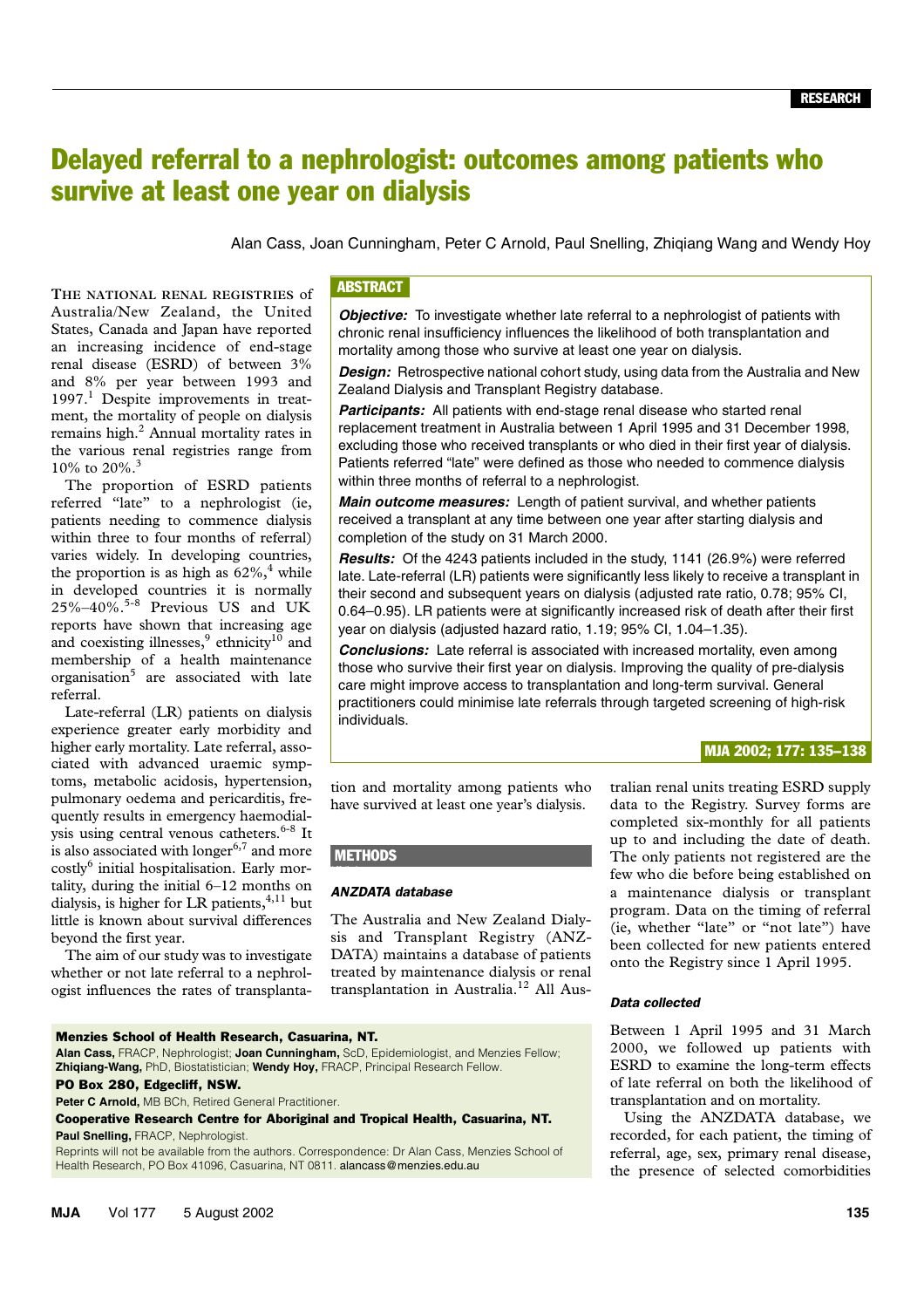#### RESEARCH

recorded at entry to the program, whether or not the patient was of Indigenous origin, and the treatment modality (haemodialysis, peritoneal dialysis or transplantation).

LR patients were defined as those needing to commence dialysis within three months of referral to a nephrologist. This definition, consistent with international nephrology research,  $7,8,13$ reflects the minimum time required to educate patients regarding treatment options and to establish permanent vascular access for haemodialysis.

Comorbid illnesses noted were diabetes, ischaemic heart disease, cerebrovascular disease, peripheral vascular disease and chronic lung disease. Outcomes were patient survival and whether or not the patient received a transplant at any time between one year after starting dialysis and the completion of the study.

# *Patients*

During the study period, 5590 patients with ESRD commenced renal replacement treatment (RRT). Excluded from the analysis were 36 patients (0.6%) who had started treatment outside Australia or who were overseas visitors, and 194 patients (3.5%) with ESRD due to rapidly progressive glomerulonephritis, Goodpasture's syndrome, cholesterol emboli, haemolytic–uraemic syndrome or cortical necrosis. (As these conditions generally have a very short course from inception to ESRD, contact with renal services earlier than three months before commencing RRT would not usually have been possible.)

1: Patient characteristics at start of renal replacement therapy (number [%] of patients, unless otherwise specified)

|                                                          | Not referred late $(n=3102)$ | Referred late $(n=1141)$ |
|----------------------------------------------------------|------------------------------|--------------------------|
| Age (years)                                              |                              |                          |
| Mean $(± SD)$                                            | 56.8 $(\pm 15.6)$            | 56.1 $(\pm 16.1)$        |
| Range                                                    | $0.6 - 86.1$                 | $0.6 - 88.7$             |
| Female patients                                          | 1362 (43.9%)                 | 478 (41.9%)              |
| Comorbidities*                                           |                              |                          |
| Ischaemic heart disease                                  | 1183 (38.1%)                 | 454 (39.8%)              |
| Cerebrovascular disease                                  | 448 (14.4%)                  | 194 (17.0%)              |
| Peripheral vascular disease                              | 765 (24.7%)                  | 337 (29.5%)              |
| Chronic airways disease                                  | 445 (14.4%)                  | 217 (19.0%)              |
| Diabetes mellitus                                        | 893 (28.8%)                  | 408 (35.8%)              |
| Number of comorbidities                                  |                              |                          |
| None                                                     | 1258 (40.6%)                 | 408 (35.8%)              |
| One                                                      | 787 (25.4%)                  | 265 (23.2%)              |
| Two                                                      | 487 (15.7%)                  | 201 (17.6%)              |
| Three                                                    | 339 (10.9%)                  | 146 (12.8%)              |
| Four                                                     | 195 (6.3%)                   | 100 (8.8%)               |
| Five                                                     | $35(1.1\%)$                  | 21 (1.8%)                |
| Primary renal disease                                    |                              |                          |
| Primary glomerulonephritis                               | 1065 (34.3%)                 | 348 (30.5%)              |
| Diabetes mellitus                                        | 640 (20.6%)                  | 290 (25.4%)              |
| Hypertension                                             | 311 (10.0%)                  | 151 (13.2%)              |
| Polycystic disease                                       | 282 (9.1%)                   | 38 (3.3%)                |
| Analgesic nephropathy                                    | 222 (7.2%)                   | 53 (4.7%)                |
| Reflux nephropathy                                       | 163 (5.3%)                   | 25 (2.2%)                |
| Other diagnoses                                          | 264 (8.5%)                   | 121 (10.6%)              |
| Uncertain                                                | 155 (5.0%)                   | 115 (10.1%)              |
| Patients of Indigenous origin                            | 239 (7.7%)                   | 153 (13.4%)              |
| *Comorbid illness categories are not mutually exclusive. |                              |                          |

In their first year on RRT, fewer LR patients received a transplant (5.5% [LR] v 10.6% [non-LR]; *P* < 0.001) and more died (15.9% [LR] v 9.4% [non-LR];  $P < 0.001$ ). In order to discount the short-term hazards of an unplanned commencement of dialysis, we focused on patients who survived their first year on dialysis. We therefore excluded 494 patients (8.8%) who received transplants, 600 patients (10.7%) who died and 23 patients (0.4%) who were lost to follow-up within the first year. Our analysis was based on data for the remaining 4243 patients.

Within the study period, patients were followed up to the time of transplantation, loss to follow-up, or death. Transplantation was chosen as an endpoint for follow-up, as it greatly reduces mortality $14$  and would therefore distort the effects of other factors, including late referral.

#### *Statistical analysis*

Statistical analysis was performed using STATA 7.0 software.<sup>15</sup> Using the Cox proportional hazards model, we calculated a rate ratio for transplantation and a hazard ratio for death. Patient survival was estimated by the Kaplan–Meier method, with the log rank test used to compare survival curves. The first year on dialysis was not included in survival time, as patients had to survive at least that period to be included.

#### *Ethics approval*

Our study was approved by the Joint Institutional Ethics Committee of the Royal Darwin Hospital and the Menzies School of Health Research. We obtained the approval of ANZDATA to analyse data for new patients starting RRT between 1 April 1995 and 31 December 1998.

#### **RESULTS**

Of the 4243 patients included in the study, 1141 (26.9%) were LR patients (Box 1). Hypertensive renal disease, other types of primary renal disease and uncertain diagnoses were more common in the LR group. Primary glomerulonephritis, polycystic disease, analgesic nephropathy and reflux neph-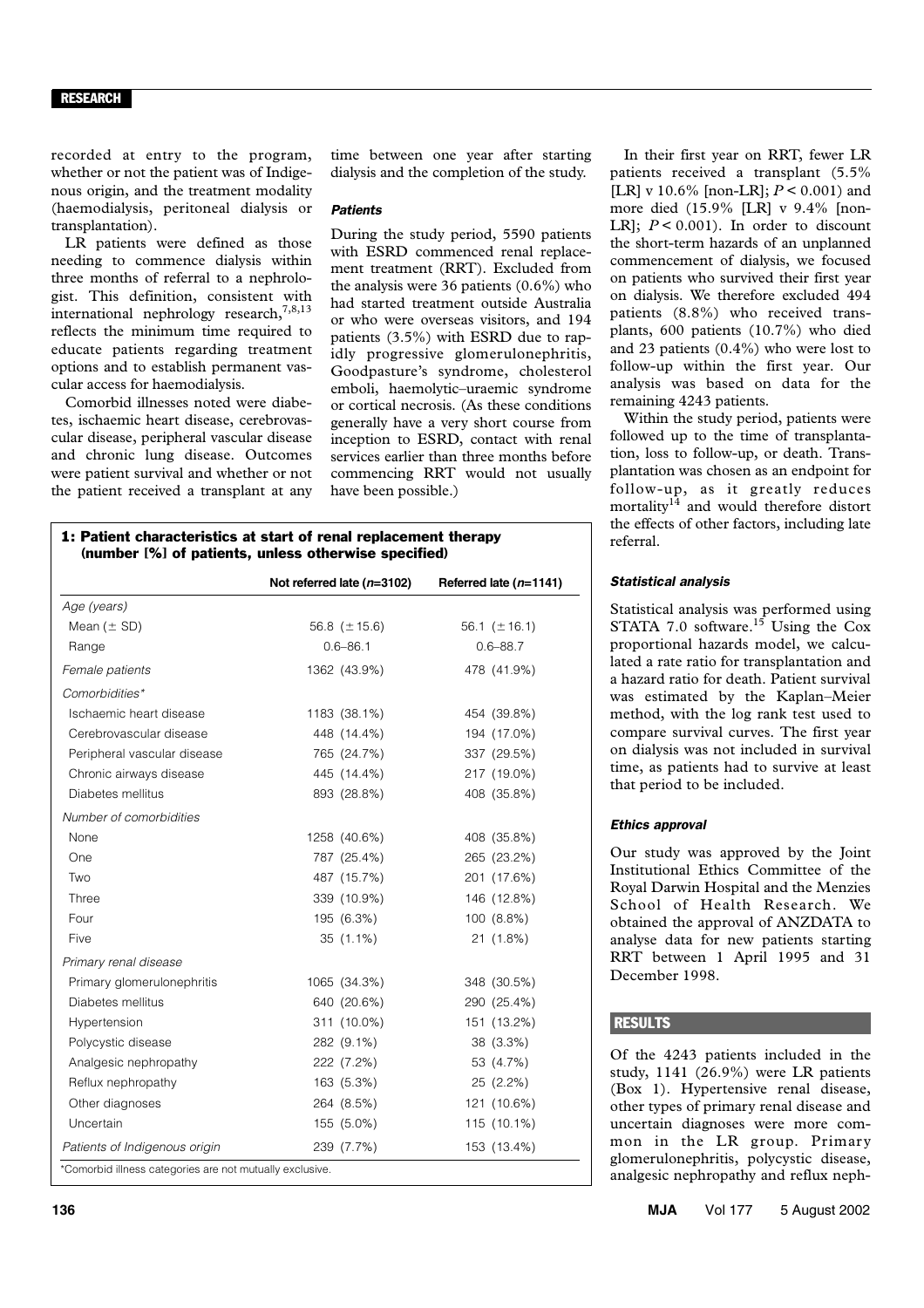

ropathy were more common in the non-LR group. The LR group had a greater burden of comorbid illness.

There were no significant differences in age or sex between LR and non-LR patients, but a significantly higher proportion of the LR group was of Indigenous origin (13.4% v 7.7%; *P* < 0.001).

LR patients were also less likely to receive a transplant in their second and subsequent years on RRT (unadjusted rate ratio, 0.71; 95% CI, 0.58–0.86). This difference remained significant after adjustment for age, sex, number of comorbidities, primary cause of renal disease and Indigenous status (adjusted rate ratio, 0.78; 95% CI, 0.63–0.95).

Kaplan–Meier survival curves, according to timing of referral, showed a significant difference in survival *after* the first year on RRT (*P* value for log rank test, <0.001) (Box 2). The mortality rate was 20 deaths (95% CI, 18–22 deaths) per 100 patient-years for the LR group and 15 deaths (95% CI, 14–16 deaths) for the non-LR group. The unadjusted hazard ratio for death in the LR group compared with the non-LR group was 1.30 (95% CI, 1.14–1.48). After adjusting for known predictors of mortality (age, sex, number of comorbidities, presence of primary renal disease and Indigenous status), the hazard ratio for death in the LR group was still significant (1.19; 95% CI, 1.04–1.35). The hazard ratio for death was significant even when Indigenous patients were excluded from the analysis. Inclusion of a variable that described the dialysis modality in the first year of treatment made no significant difference.

## **DISCUSSION**

1.Discussion

Our results show unequivocally that late referral is associated with increased mortality beyond the initial year of RRT. The association persists even after adjusting for known predictors of mortality, suggesting that additional factors may be involved. A plausible explanation is that late referral may be a reflection of suboptimal pre-ESRD care, affecting patient survival before commencement of dialysis and for years afterwards.

It is possible that the difference in survival rate between LR and non-LR patients is related to the level of renal function at the start of dialysis, which has been shown to be a determinant of patient survival.16 If non-LR patients start treatment earlier in the course of their chronic renal disease (at a stage when renal function is significantly less impaired), subsequent survival on dialysis may be longer. ANZDATA has, since 1998, collected data regarding the level of renal function at the start of dialysis. Of patients starting RRT during 1998, the LR patients  $(n = 358)$  had a mean creatinine clearance of 8.0 mL/min (SD,  $\pm$  7.1) and non-LR patients ( $n =$ 1133) had a mean clearance of 7.9 mL/ min (SD,  $\pm$  3.6), a non-significant difference.<sup>14</sup> Assuming that the results would have been similar for the other study years (1995–1997), the observed survival difference would not appear to be directly related to the level of renal function at the start of dialysis.

Incomplete adjustment for intervening and confounding variables may be part of the explanation for the survival difference attributed to late referral. Chandna et  $al<sup>11</sup>$  have shown that a total comorbidity severity score is a better predictor of mortality on RRT than the number of comorbidities. We were unable to explore this possibility, as ANZ-DATA does not collect data on the severity of comorbid illnesses. However, if late referral is an indicator of suboptimal pre-ESRD care, it is plausible that worse outcomes might be due to inadequate management of comorbid illnesses, including vascular disease and heart failure.

Two previous studies<sup>7,8</sup> of the effect of late referral on long-term survival (at least five years' follow-up) found no significant difference in long-term survival between LR and non-LR patients. Another study<sup>11</sup> found that unplanned presentation (which is not the same as late referral) adversely affected survival. However, all three studies involved fewer than 300 patients and had limited power to detect a significant difference between LR and non-LR groups. By contrast, our study, based on a national cohort, has much greater power. Moreover, because our study (unlike previous studies) excluded all patients who died in their first year on dialysis, we were able to separate the short-term effects of unplanned commencement of RRT from the long-term disadvantage arising from suboptimally managed chronic renal insufficiency.